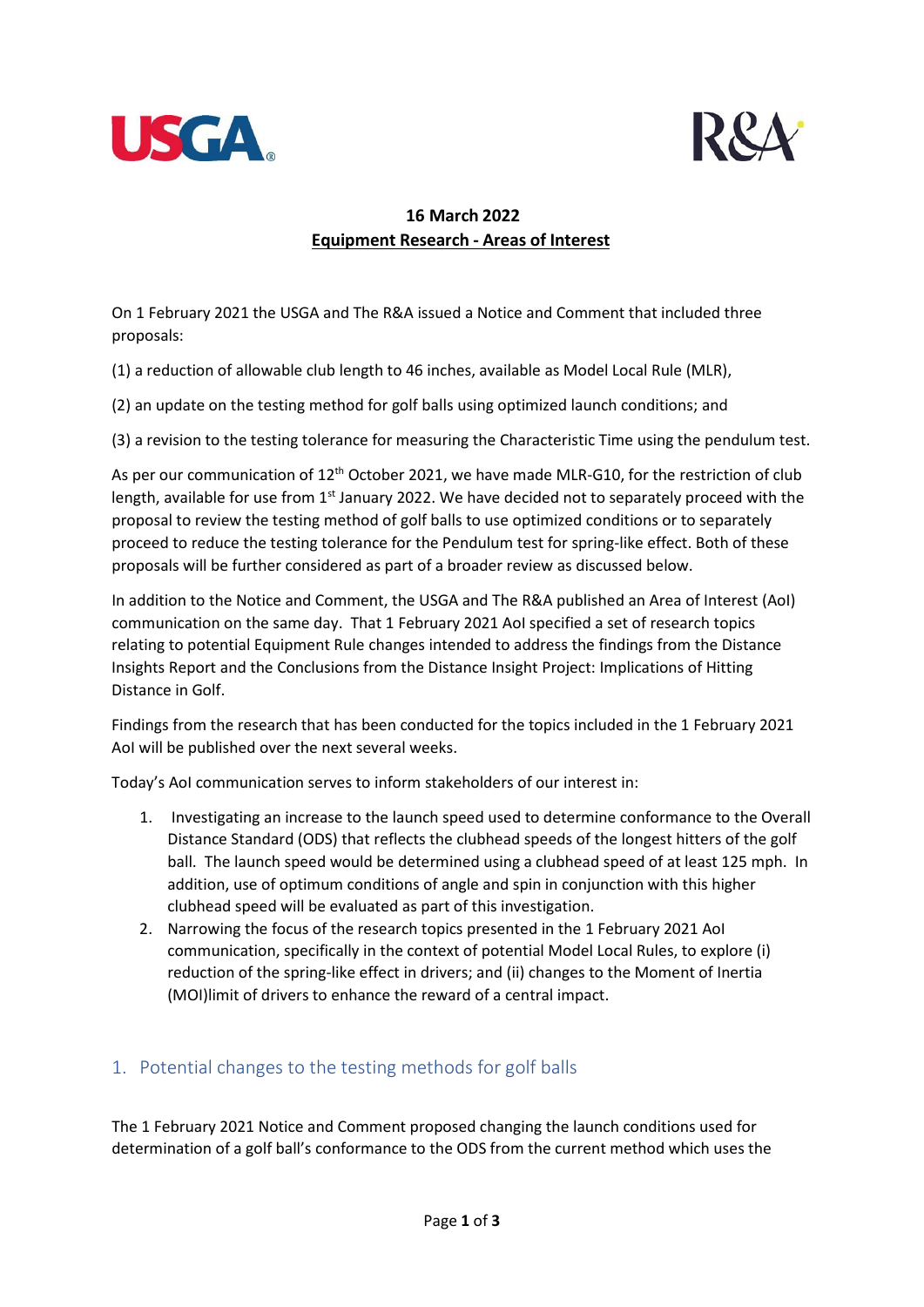Actual Launch Conditions (ALC) of the golf ball, to testing conditions which would use a ball's optimum launch conditions within a bounding window.

The 1 February 2021 Notice and Comment also proposed that the ball speed would still be determined using the mechanical golfer to hit balls with a calibration driver swinging at a clubhead speed of 120 mph. Based on further research, the USGA and The R&A are now interested in exploring an increase of the clubhead speed used to evaluate balls within the ODS in conjunction with the use of optimized conditions.

The rationale for considering this increase in test speed is rooted in the history and original intent of the ODS, as well as in the pattern of previous increases to the ball test speed over time to reflect the continued increases in the impact speed of the game's longest hitters of the golf ball. When the ODS was originally adopted in 1976, a Notice to Golf Ball and Golf Club Manufacturers provided the rationale for the standard:

*"Through developments in both the ball and the club over the years, many courses are becoming obsolete and further developments affecting the distance a ball could travel would continue this trend which the [Governing Bodies] considers unhealthy for the expansion of the game – and in fact its survival as a game that can be enjoyed by people of all economic levels. Longer courses with real estate and maintenance costs increasing year by year would result in the game becoming too expensive for the average person."*

The last time that the ball test conditions of the ODS were updated was in 2004. Details of those changes were announced in the Notice to Manufacturers dated July 3, 2003, when manufacturers were advised that the clubhead test speed would be increased from 109mph to 120mph to better reflect the clubhead speeds of the longest drivers of the day. The Notice also advised manufacturers that the governing bodies were interested to observe changes to equipment and players to determine if further updates to testing methods were necessary.

Today's longest drivers of the golf ball achieve clubhead speeds that exceed the current test speed of 120mph. The average of the Top 10 players in clubhead speed on the PGA TOUR during the 2020- 21 season was 124.8mph (ball speed 184.5 mph), while the average of their maximum measured clubhead speeds exceeded 130mph (ball speed 191.5mph).

The USGA and The R&A will also study the effect of using the ball's optimum launch conditions, using bounds similar to those set out in the 1 February 2021 Notice and Comment, i.e. a launch angle between 7.5 and 15 degrees, and backspin between 2200 rpm and 3000 rpm. Based on comments received in response to the 1 February 2021 announcement, the USGA and R&A will investigate incorporation of a golf ball's spin properties in determining these bounds.

There is interest in considering a launch speed which would be determined at a clubhead speed of at least 125 mph such that the ball's total distance is optimized at conditions that represent the longest drivers of the golf ball, as noted above. The value obtained from testing at these conditions would be used to determine the conformance of the ball against the current limit of 317 yards plus the current testing tolerance of 3 yards.

In parallel, the USGA and The R&A are interested in researching areas which might facilitate innovation for recreational golfers with slower swing speeds. Specifically, in conjunction with the